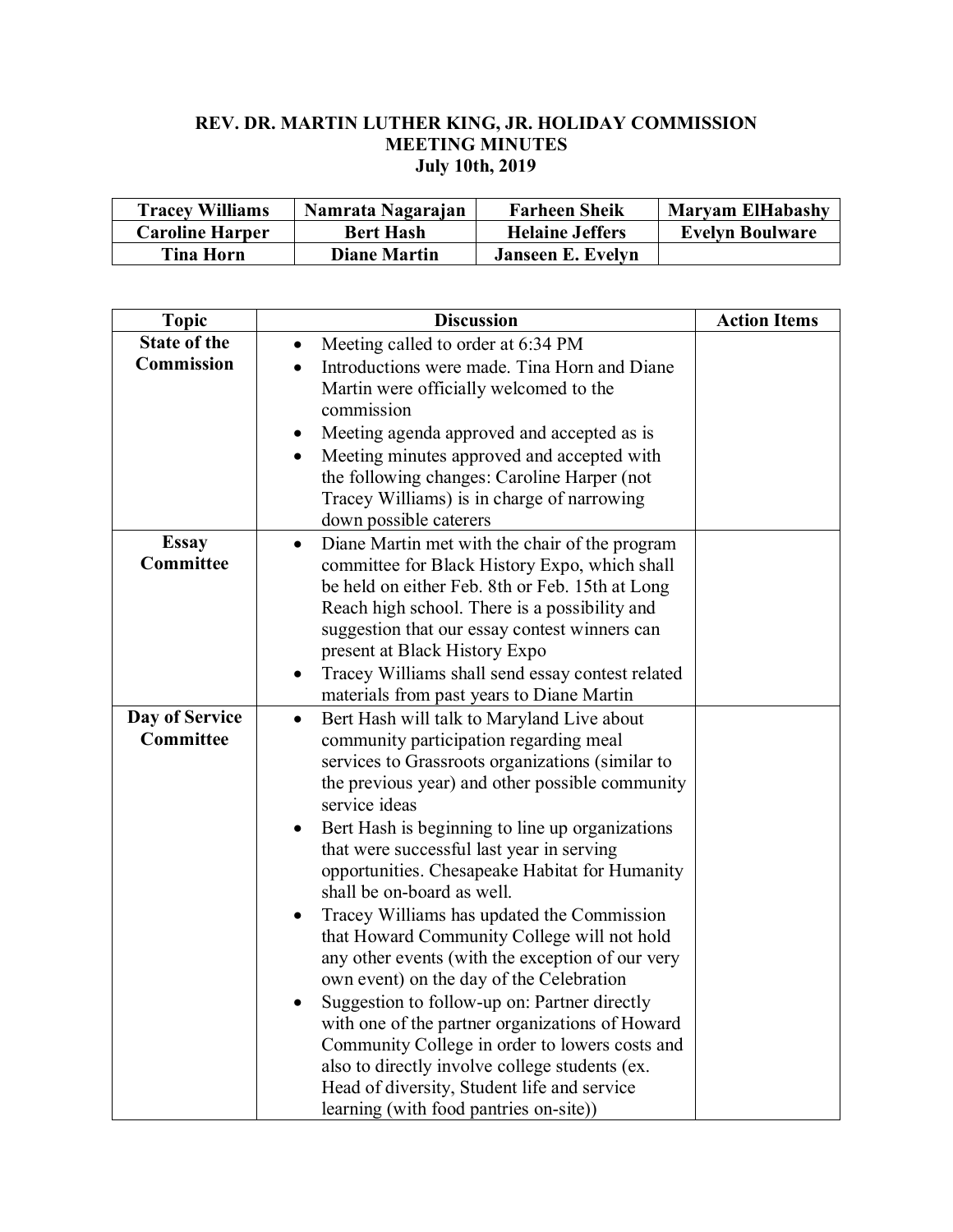| Reception<br>Committee                         | There are currently two main choices for<br>caterers and breakfast: Jason's Deli and<br>Wegmans<br>Evelyn Boulware has informed the Commission<br>that when food is purchased, credits cards from<br>the Office of Human Rights can be utilized<br>The Commission suggested that holding/green<br>٠<br>room for performers should have food, however,<br>this will increase the number of people for the<br>food count as several family members and<br>friends will most probably partake in the food as<br>well                                                                                                                                                                                                                                |                                                                                                                   |
|------------------------------------------------|--------------------------------------------------------------------------------------------------------------------------------------------------------------------------------------------------------------------------------------------------------------------------------------------------------------------------------------------------------------------------------------------------------------------------------------------------------------------------------------------------------------------------------------------------------------------------------------------------------------------------------------------------------------------------------------------------------------------------------------------------|-------------------------------------------------------------------------------------------------------------------|
| <b>Living The</b><br><b>Dream</b><br>Committee | Everything is progressing well, and thus there is<br>$\bullet$<br>nothing to report at the time                                                                                                                                                                                                                                                                                                                                                                                                                                                                                                                                                                                                                                                  |                                                                                                                   |
| <b>Logistics</b><br><b>Committee</b>           | Logistical information regarding Howard<br>Community College: total capacity is ~434<br>people, provided items: [screen, podium, mikes,<br>5-foot folding tables, round tables, easels,<br>keyboard, back-drop lighting, dressing room,<br>green room, holding rooms, ADA seating]<br>Tracey Williams shall forward information<br>regarding Howard Community College to Kurt<br>Wall<br>The Commission will need to provide linen for<br>the tables, coordinate the back-drop lighting,<br>and ensure there is a possible ensemble during<br>the Reception                                                                                                                                                                                      | Rehearsal:<br>Saturday,<br>January 11th<br>from 1PM-3PM<br>in the Howard<br>Community<br>College Smith<br>Theatre |
| Program<br>Committee                           | Howard Community College can provide the<br>$\bullet$<br>necessary items for the program (as listed under<br>the Logistics Committee)<br>Performers and choirs have a hard time<br>committing before the beginning of the school<br>year. Thus, it is better to request their time once<br>school starts<br>Performers: Wilde Lake or Oakland Mills<br>performers (to be confirmed after the school<br>year starts), cello and violin players (confirmed),<br>Alpha Achievers (happy to work with us), Delta<br>Scholars (to be reached out), Wilde Lake step<br>team (to be reached out), student choirs (to be<br>reached out after the school year starts)<br>Student Kiara has expressed interest in<br>performing the Dr. MLK Jr. monologue |                                                                                                                   |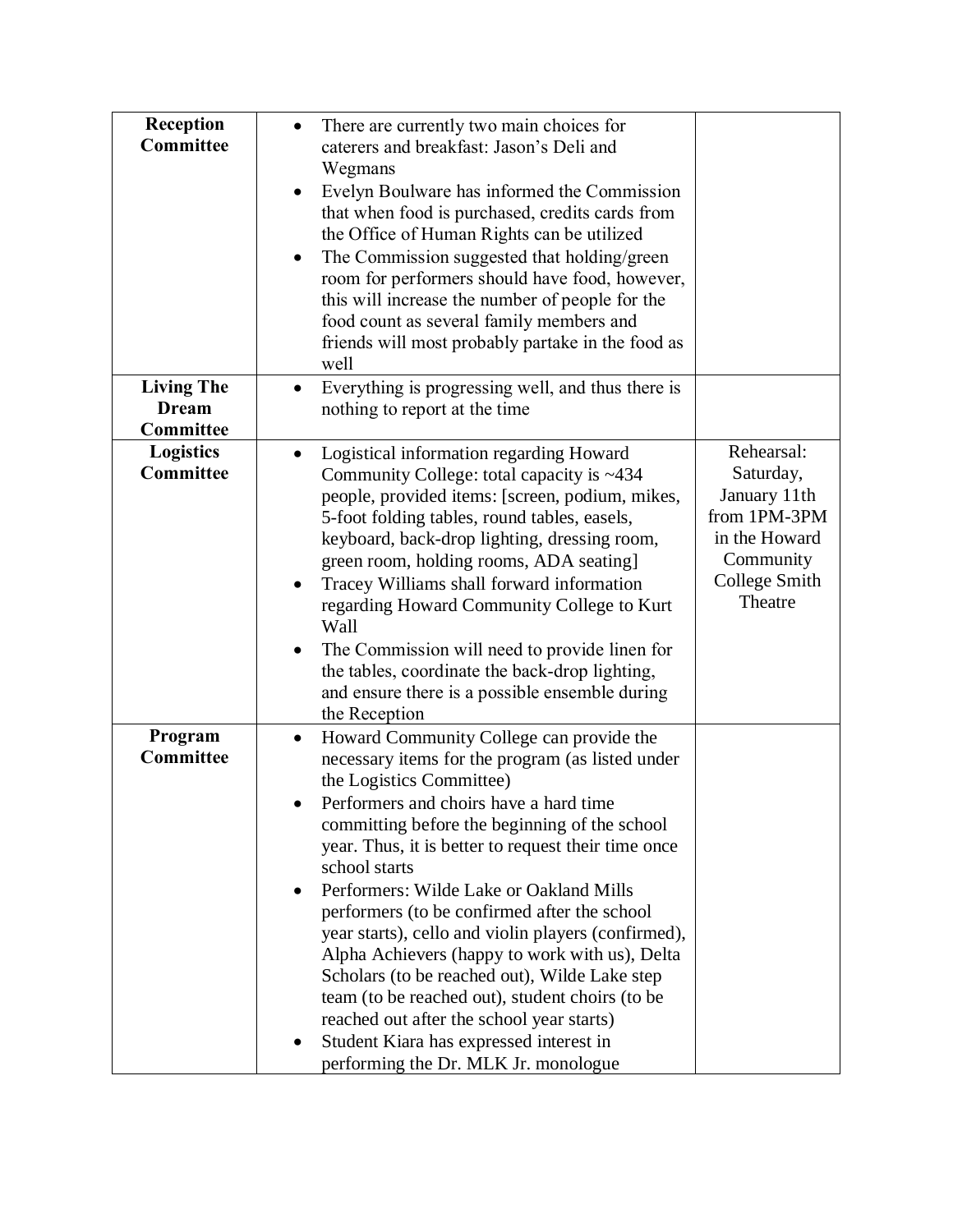|                                   | Student representative on Board of Education<br>$\bullet$<br>(Allison) has been suggested to perform the<br>spoken word                                                                                                                                                                                                                                                                                                                                                                                                                                                                                                                                                                                                                                                                                                                                                                                                                                                                                                                                                                                                                                                                                                                                                                                                                                                                                                                                                                                                                                                                                                                     |                                                                     |
|-----------------------------------|---------------------------------------------------------------------------------------------------------------------------------------------------------------------------------------------------------------------------------------------------------------------------------------------------------------------------------------------------------------------------------------------------------------------------------------------------------------------------------------------------------------------------------------------------------------------------------------------------------------------------------------------------------------------------------------------------------------------------------------------------------------------------------------------------------------------------------------------------------------------------------------------------------------------------------------------------------------------------------------------------------------------------------------------------------------------------------------------------------------------------------------------------------------------------------------------------------------------------------------------------------------------------------------------------------------------------------------------------------------------------------------------------------------------------------------------------------------------------------------------------------------------------------------------------------------------------------------------------------------------------------------------|---------------------------------------------------------------------|
| <b>Publicity</b><br>Committee     | The last time the Celebration was held at<br>$\bullet$<br>Howard Community College was 2016<br>The capacity limit of the venue of $~134$ . The<br>٠<br>main goal is the fill as much of this limit as<br>possible<br>In order to reach this goal, Tina Horn requests: a<br>$\bullet$<br>Facebook account, Twitter account, Instagram<br>account, and YouTube channel<br>Evelyn Boulware shall work on setting up these<br>٠<br>social media accounts<br>Both Evelyn Boulware and Tina Horn shall<br>$\bullet$<br>figure out the posting schedule and maintenance.<br>It is suggested that once a week, the social<br>media accounts should post a picture of Dr.<br>MLK Jr. and quote pertaining to him. The posts<br>shall also contain details regarding the speaker<br>and the performers as soon as such information<br>is confirmed<br>For the YouTube channel, the County's<br>YouTube channel can be utilized. Videos posted<br>have to be approved by the Public Information<br>Office beforehand<br>Tina Horn utilizes a program called Buffer in<br>order to schedule social media posts ahead of<br>time. Evelyn Boulware shall check with the<br>department to see if Buffer can be allowed under<br>the county policy<br>The press releases are usually sent out 2-3<br>weeks before the day of the actual event. In the<br>meantime, there are press release alternatives:<br>County bulletin boards, County executive Ball<br>bulletin boards, and $50+$ expo participation<br>Tracey Williams has requested a graphic artist<br>٠<br>on Volunteer Howard for the following items:<br>save the date fliers and program cover |                                                                     |
| New/Unfinished<br><b>Business</b> | The Commission is currently waiting on the<br>$\bullet$<br>approved budget. The requested amount is the<br>same as last year<br>Future suggestion: plan out the budget properly                                                                                                                                                                                                                                                                                                                                                                                                                                                                                                                                                                                                                                                                                                                                                                                                                                                                                                                                                                                                                                                                                                                                                                                                                                                                                                                                                                                                                                                             | All<br>commissioners<br>are asked to<br>ensure their jobs           |
|                                   | beforehand to ensure everything is covered                                                                                                                                                                                                                                                                                                                                                                                                                                                                                                                                                                                                                                                                                                                                                                                                                                                                                                                                                                                                                                                                                                                                                                                                                                                                                                                                                                                                                                                                                                                                                                                                  | are done by the<br>next meeting in<br>September,<br>especially with |